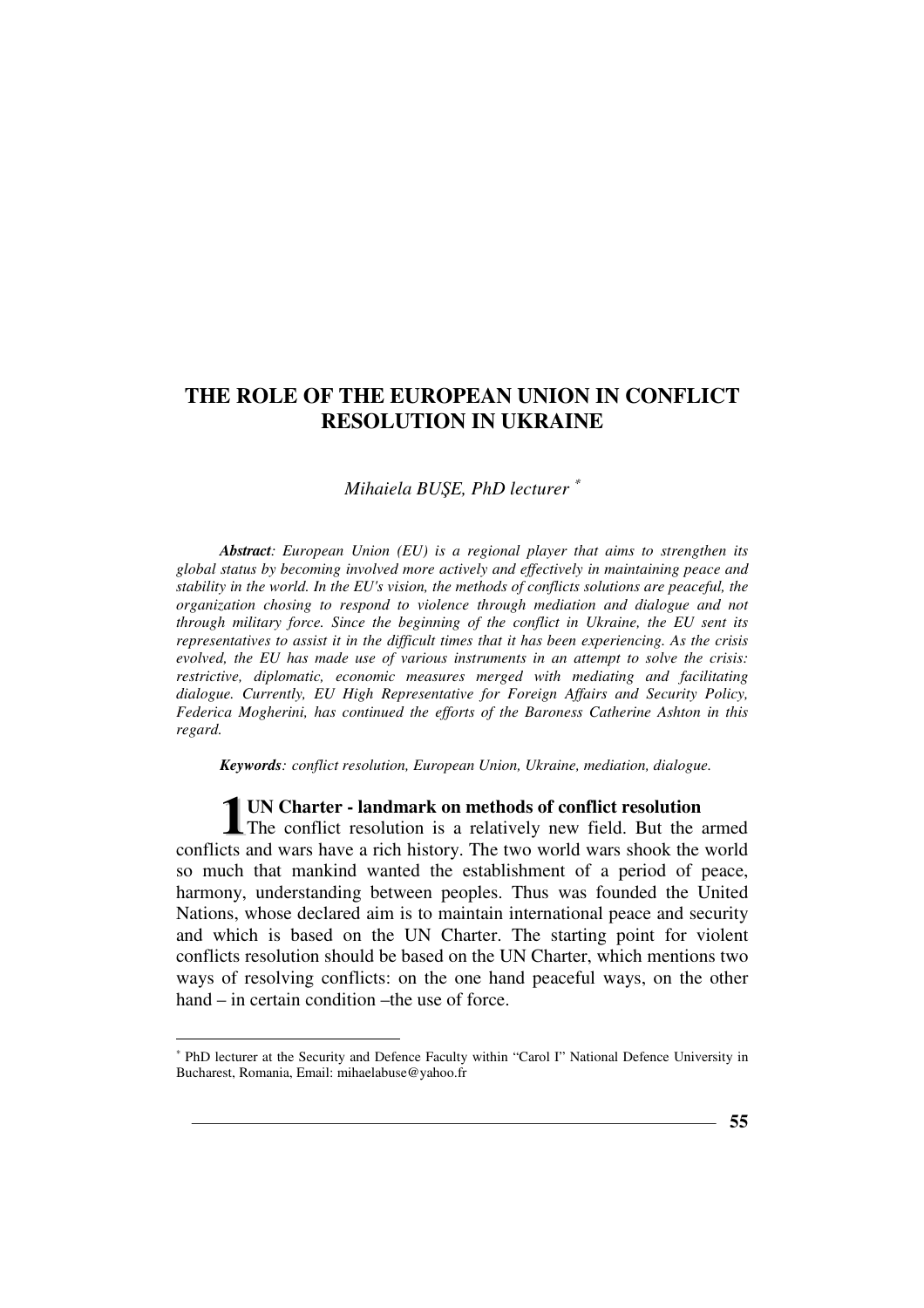### *Peaceful methods for violent conflict resolution*

Chapter VI of the UN Charter presents the peaceful methods of dispute settlement – negotiation, enquiry, mediation, conciliation, arbitration, judicial settlement, resort to regional agencies or arrangements, or other peaceful means – they are recommended to be used in a spirit of tolerance and good coexistence among peoples.

## *The use of force as a means to resolve violent conflicts*

In Chapter VII of the UN Charter two situations are provided within which armed force can be used. First it provides that where prevention and constraint measures taken against a state do not have the desired result, the Security Council "it may take such action by air, sea, or land forces as may be necessary to maintain or restore international peace and security. Such action may include demonstrations, blockade, and other operations by air, sea, or land forces of Members of the United Nations"<sup>1</sup>. Secondly, Article 51 provides that if an armed attack occurs against a UN member state, it can exercise the right to individual self-defense, being allowed to use military force in response to the aggression to which it has been undergone.

The conflict resolution is mainly the preserve of supranational construction. Among the big mediators are the UN, EU, OSCE and the African Union. The USA also enjoy the status of mediator as the world great power. Note also the recent initiative of Germany and France in the Minsk negotiations to conclude a peace agreement on the conflict in Ukraine.

# **2. The resolution of violent conflicts from the European Union perspective**

Since 2011, the EU has a diplomatic service created by the Treaty of Lisbon as the European External Action Service (EEAS). EEAS and implicitly the European diplomacy are led by the High Representative of the Union for Foreign Affairs and Security Policy, the only voice of the 28 member states and EU diplomacy chief.

As a promoter of peace, democracy and human rights, the EU has all the makings to set itself up in a mediator to pave the way for peace and stability. Mediation is the most used method in diplomacy within the EU to

<sup>&</sup>lt;sup>1</sup> \*\*\**Charter of the United Nations*, Chapter VII: Action with Respect to Threats to the Peace, Breaches of the Peace, and Acts of Aggression, Article 42, accessed February 16, 2015, on http://www.un.org/en/documents/charter/chapter7.shtml.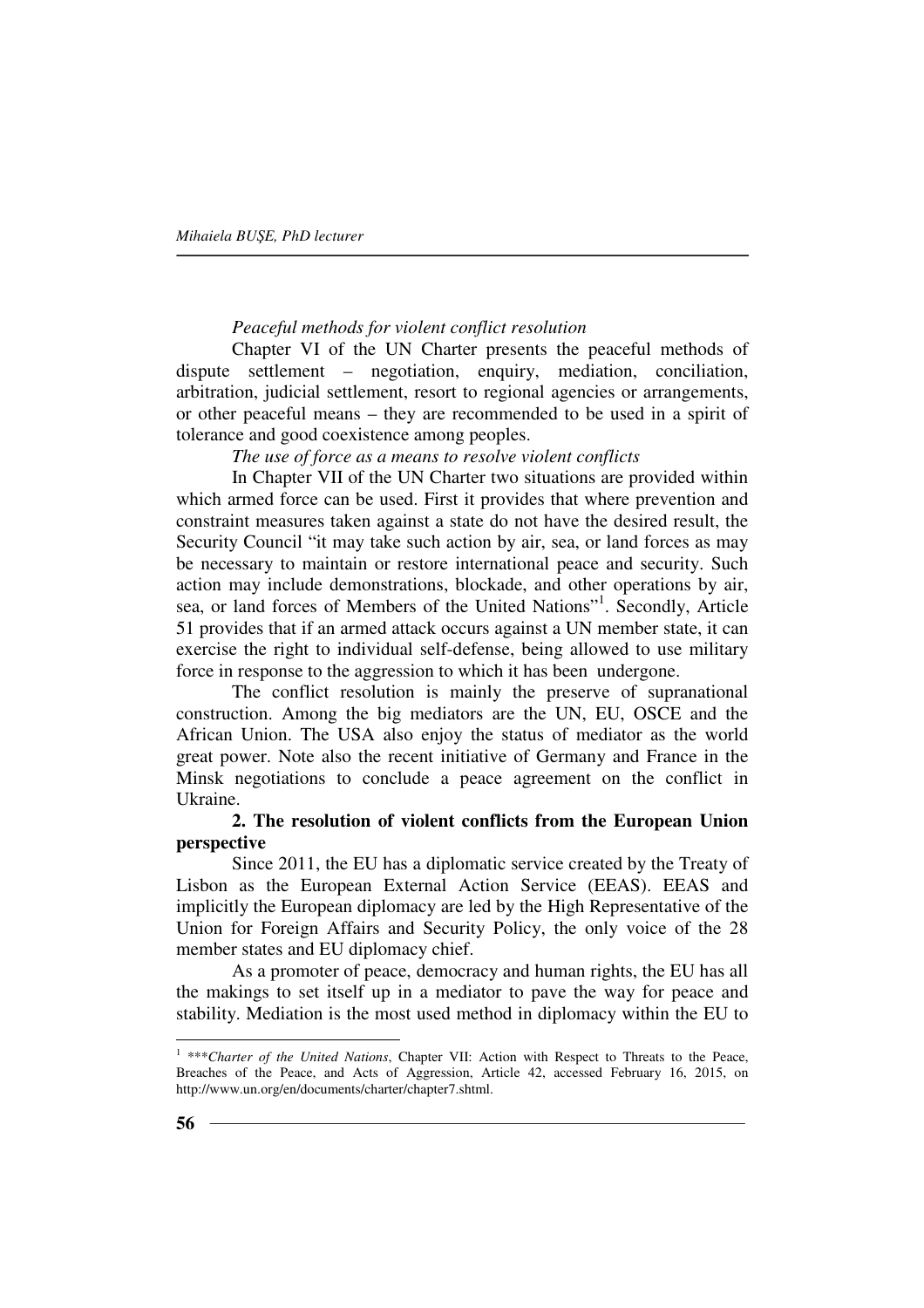facilitate the conflict resolution. In this respect, the EU contribution concerning the settlement of the Israeli-Palestinian conflict, the dialogue between Belgrade and Pristina and the efforts to end the Six-Day War in Georgia, are eloquent evidence of the EU's experience in this field.

Although the EU mediation experience was rich, it was considered necessary to take measures to increase the capacity of mediation and dialogue so, on the 3rd of November 2009 the *Concept on Strengthening EU Mediation and Dialogue Capacities* was elaborated. For the Council and the European Commission, the concept is "a policy basis for EU engagement in the area of mediation and dialogue"<sup>2</sup>. The EU involvement in mediation and dialogue can be found both in the European Security Strategy (2003) and the report on its implementation (2008), all prepared under the direction of Javier Solana, the EU High Representative for the Common Foreign and security Policy (CFSP) at the time.

From the EU perspective, mediation is an effective and relatively inexpensive tool that can be used successfully both in prevention and also in transformation and conflict resolution. In this respect, the EU concept on mediation activity and the implementation of peace agreements resulted in a holistic approach involving both support through a wide range of civilian and military instruments for crisis management and the specific areas of trade and development tools. Regarding the role of a mediator, the High Representative (HR), the Presidency, the European Commission, EU Special Representatives and European Commission delegations can undertake mediation actions within EU.

The proposed concrete measures meant to strengthen the capacity of EU in the area of mediation cover several directions: strategic and horizontal aspects, operational support, training, knowledge management, outreach and co-operation. Among the measures set out in the *Concept on Strengthening EU Mediation and Dialogue Capacities* we mention: the EU mediation activity carried out by its representatives with expertise in this area, should materialize in an early stage of the conflict; EU must act as a binder at the diplomatic level and at the same time to financially intervene to support the mediation process; EU must provide specialized training to its

 $\overline{a}$ 

**57**

<sup>2</sup> Conseil de l'Union Européenne, *Concept relatif au renforcement des capacités de l'UE dans le domaine de la médiation et du dialogue*, Bruxelles, 3 novembre 2009, accessed February 12, 2015, on http://eeas.europa.eu/cfsp/conflict\_prevention/docs/ening\_eu\_med\_fr.pdf.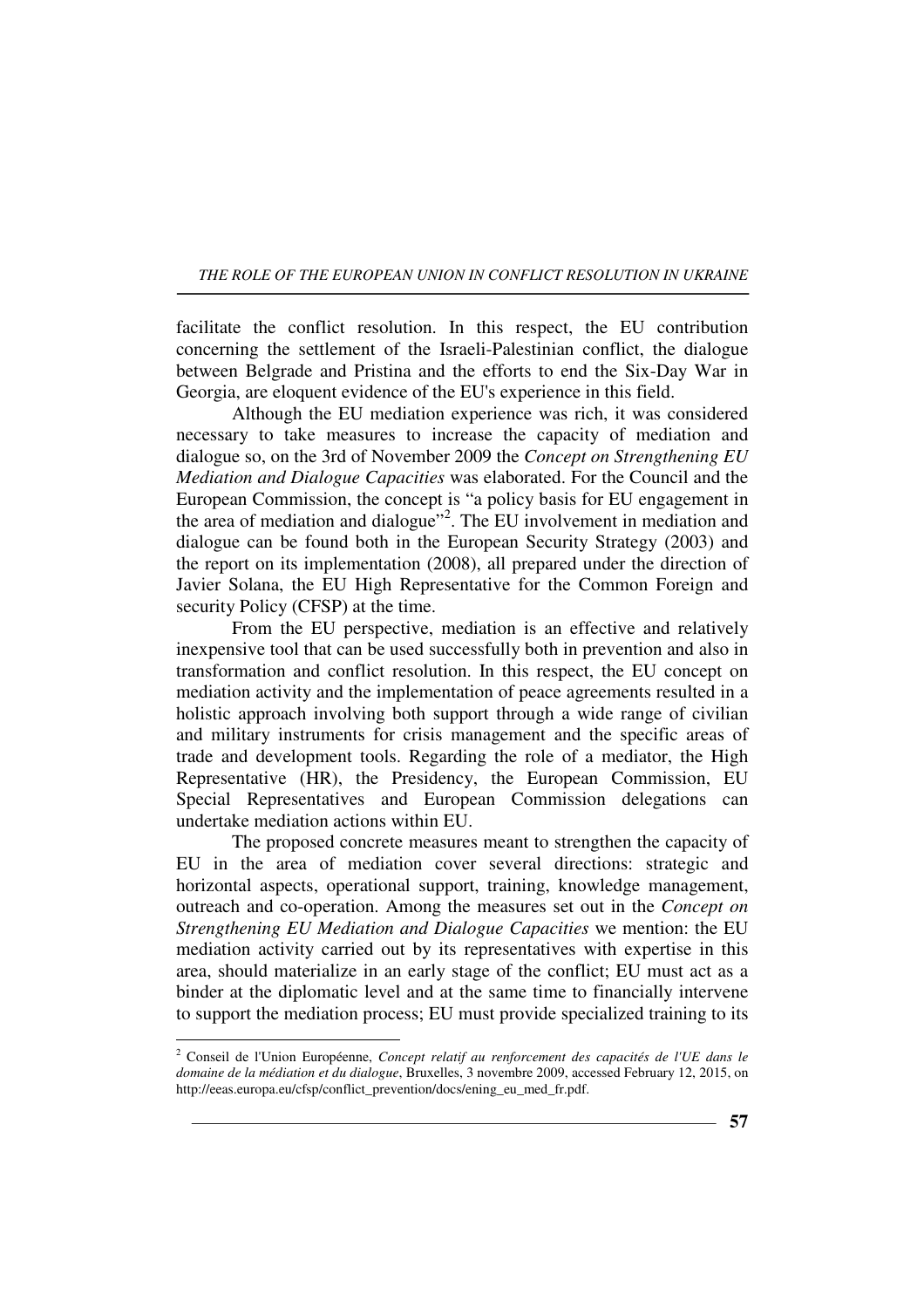actors involved in the mediation process; the exchange of experience and best practices of mediators are encouraged and it is required to strengthen the cooperation with the international partners.

The vast experience of the EU as a mediator has opened new perspectives in the mediation approach, the EU contributing significantly to the development of important aspects of mediation by: promoting mediation as a peaceful method of resolving tensions and conflicts; supporting mediation by tools specific to different domains - civilian and military instruments for crisis management and tools of trade and development; providing assistance in mediation in terms of training, logistical support and expertise provided both to the mediator and the parties to the conflict; financially supporting the mediation process. The consolidation of the support capacity in the mediation and dialogue field will enable the EU to have a considerably greater role in the efforts directed towards conflict prevention and resolution.

A complementary tool is the Mediation Support Team in the mediation field, which provided expert support in the area of mediation and dialogue to the EU institutions, its partners and EU representatives that were active in many parts of the world: Mali, Myanmar, Yemen, Lebanon, Syria, Middle East, North Africa, Afghanistan, South Caucasus, Central Asia, Western Balkans, Zimbabwe, Kenya, Nigeria, Central America<sup>3</sup>. This team was established within the European External Action Service in 2011 in order to provide support on technical expertise, advice, and operational support<sup>4</sup> and to address the need for the consolidation of the EU support capacity in the mediation and dialogue field.

# **3. The EU demarches to resolve the conflict in Ukraine**

The annexation of Crimea by the Russian Federation on the 16th of March 2014 marked the first step in Vladimir Putin's bold plan to restore Russia's domination on the States from the former USSR. This fact has generated, in addition to the dismay and condemnation from the international community, a serious diplomatic crisis. The European

<sup>3</sup> Union Européenne. Action Extérieure, *Équipe de soutien à la médiation de l'UE*, accessed February 14, 2015, on http://www.eeas.europa.eu/cfsp/conflict\_prevention/docs/2013\_eu\_mst\_factsheet\_fr.pdf. 4 European Union External Action*, Fiche technique, Équipe de soutien à la médiation de l'UE*,

accessed February 14, 2015, on http://eeas.europa.eu/factsheets/docs/factsheet\_eu-mediation-supportteam\_fr.pdf.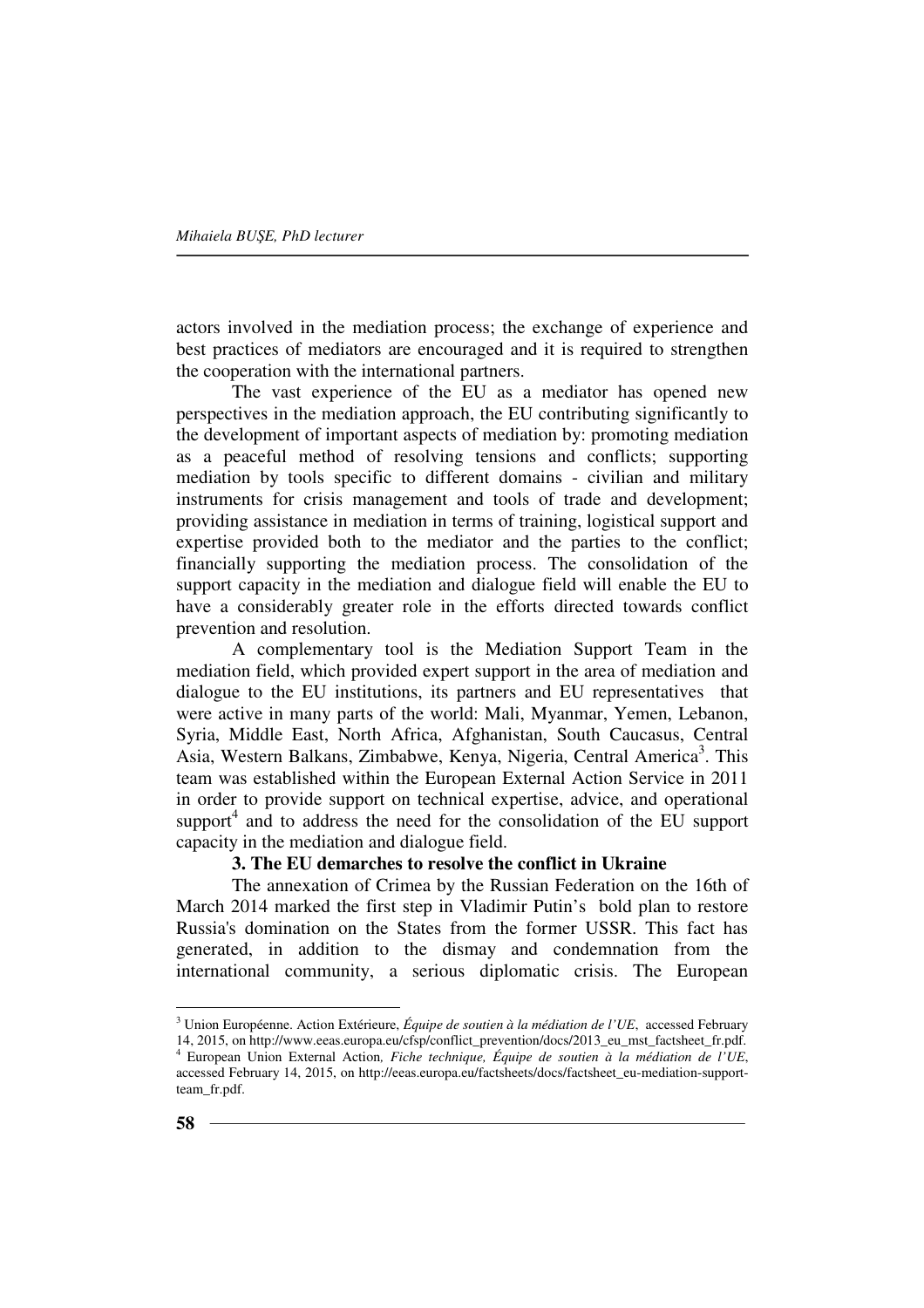Parliament has taken action since the 13th of March 2014 by asking Russia to withdraw its military forces from Ukraine. Crimea was attached, and the EU's response to this action that threatened the territorial integrity of Ukraine was extremely fast: the day after the annexation of Crimea by the Russian Federation there were adopted restrictive measures<sup>5</sup> against those responsible for undermining or threatening the Ukrainian territorial integrity, sovereignty and independence, consisting of imposing travel restrictions and assets freeze. A few days later, on the 21st of March, the EU decided to extend these restrictive measures<sup>6</sup> by adding other persons to the existing list, followed by a cascade of restrictive measures that were both for people from Russia and Ukraine, Russian entities, but also relating to Crimea and Sevastopol (May 12, May 28, July 11, July 18, July 24, July 25, July 29, July 30, July 31, September 11, November 28, December 18, 2014).

The second phase materialized in a short time by taking control over the state institutions by the pro-Russians demonstrators in the cities of Harkov, Donetsk and Lugansk located in eastern Ukraine. After the Crimean model, which was based on the Kosovo precedent, on the 11th of May a referendum was organized and Donetsk and Lugansk were declared independent. These destabilizing actions which affect the territorial integrity of Ukraine are denounced by Ukraine as being caused by the Russian Ferderation. Ukraine triggered an anti-terrorist operation in the areas where pro-Russians separatists acted, but the powerful military equipment in their possession and their military training had the effect of gradual withdrawal of the Ukrainian army and therefore the continuing loss of land, numerous civilian casualties and an increasing number of people who, for fear of armed battles, left their homes and work of a lifetime to even save themselves.

An element with a deep emotional charge in the Ukraine crisis was the collapse of the Boeing 777 of the company Malaysia Airlines, on the 17th of July 2014, in the Ukrainian region of Donetsk controlled by the pro-

<sup>5</sup> Council of the European Union, *EU adopts restrictive measures against actions threatening Ukraine's territorial integrity*, Brussels, 17 March 2014, accessed February 17, 2015, on http://www.consilium.europa.eu/uedocs/cms\_data/docs/pressdata/EN/foraff/141603.pdf.

<sup>&</sup>lt;sup>6</sup> Council of the European Union, *EU strengthens sanctions against actions undermining Ukraine's territorial integrity*, 21 March 2014, accessed February 17, 2015, on http://www.consilium.europa.eu/uedocs/cms\_data/docs/pressdata/EN/foraff/141741.pdf.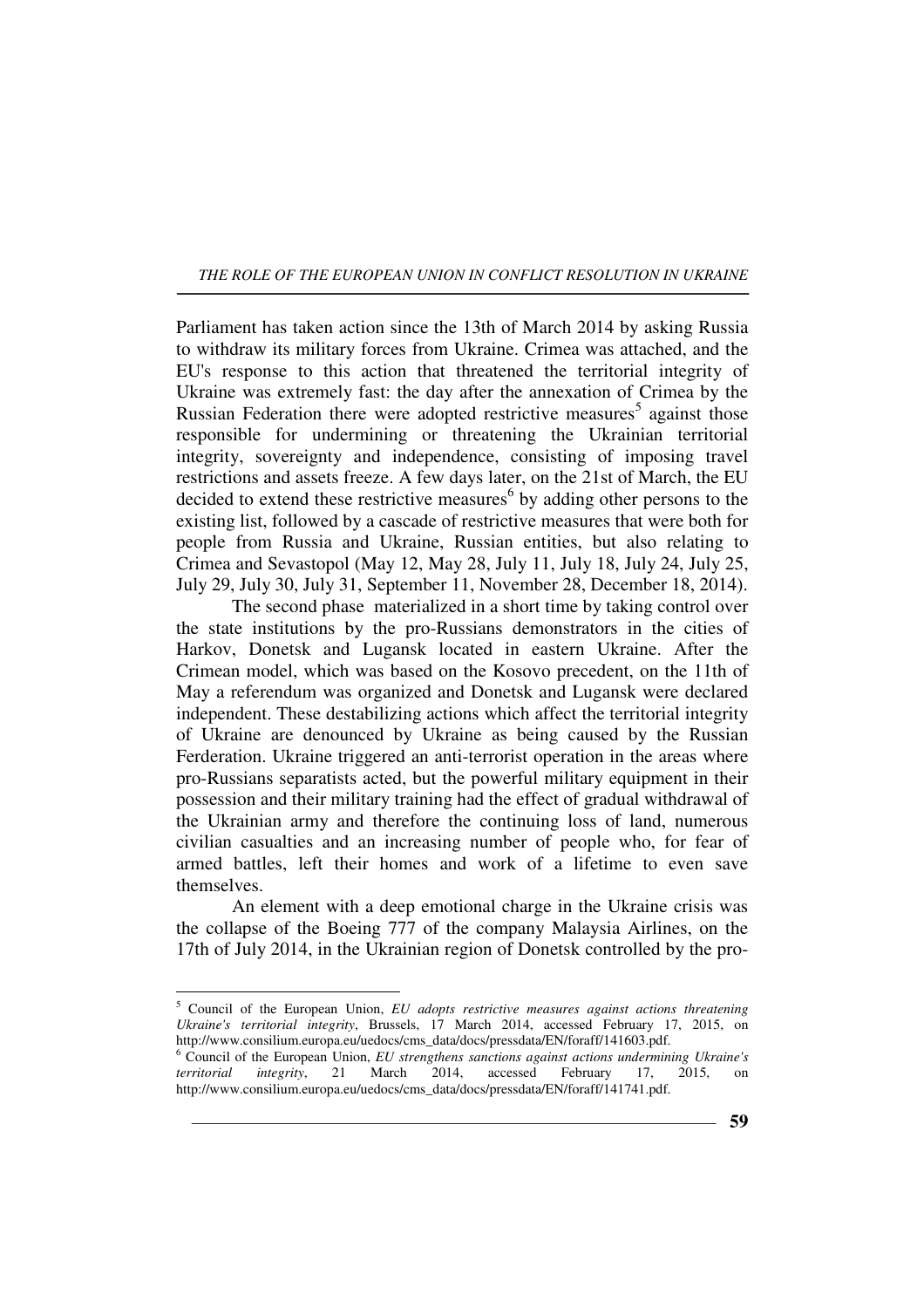Russians separatists who were carrying violent clashes between them and the Ukrainian army . The plane had taken off from Amsterdam bound for Kuala Lumpur. Both Ukraine and the Russian Federation accused each other for shooting down the plane that caused the deaths of all 288 people on board. According to *Der Spiegel* cited by Mediafax, the German Foreign Intelligence Service determined that the plane "was shot down by pro-Russians insurgents with a missiles system stolen from the Ukrainian army"<sup>7</sup>. Following this aviation tragedy EU countered by establishing new sanctions.

On the 29th of July  $2014<sup>8</sup>$  the EU set up economic sanctions and diplomatic measures against the Russian Federation. The economic sanctions take into account two distinct aspects: on the one hand, Russia's restricting access to the capital markets in the EU and on the other hand the establishment of an embargo on the import and export of weapons and related materiel from and to the Russian Federation. The diplomatic measures taken against the Russian Federation aimed at the isolation and the restriction of access to international organizations. In this context a G7 meeting in Brussels was preferred on the 4th and 5th of June 2014 and not the upcoming G8 summit held in Sochi. The EU also decided to suspend negotiations on Russia's accession to the Organisation for Economic Cooperation and Development (OECD) and the International Energy Agency and the cancellation of the EU-Russia summit.

*The G-7 Leaders' Statement on Ukraine* from July 30, 2014 stated openness to finding a political solution to end the ongoing conflict. It was asked a peaceful settlement of the crisis in Ukraine and it appealed to the warring parties to establish as soon as possible a sustainable cease-fire. The attention of the G-7 leaders also targetted the Russian Federation to which they requested help in two situations: to use their influence to pro-Russian

<sup>7</sup> Mihai Drăghici, *Raport privind zborul MH17: Avionul prăbuşit în Ucraina, doborât de proruşi cu un sistem luat de la armata ucraineană. Rebelii resping acuzaŃiile*, Berlin, 19 octombrie 2014, accessed February 17, 2015, on http://www.mediafax.ro/externe/nou-raport-privind-zborul-mh17 avionul-prabusit-in-ucraina-doborat-de-prorusi-cu-un-sistem-luat-de-la-armata-ucraineana-rebeliiresping-acuzatiile-13415452.

<sup>8</sup> Council of the European Union, *EU restrictive measures in view of the situation in Eastern Ukraine and the illegal annexation of Crimea*, Brussels, 29 July 2014, accessed February 17, 2015, on http://www.consilium.europa.eu/uedocs/cms\_data/docs/pressdata/EN/foraff/144159.pdf.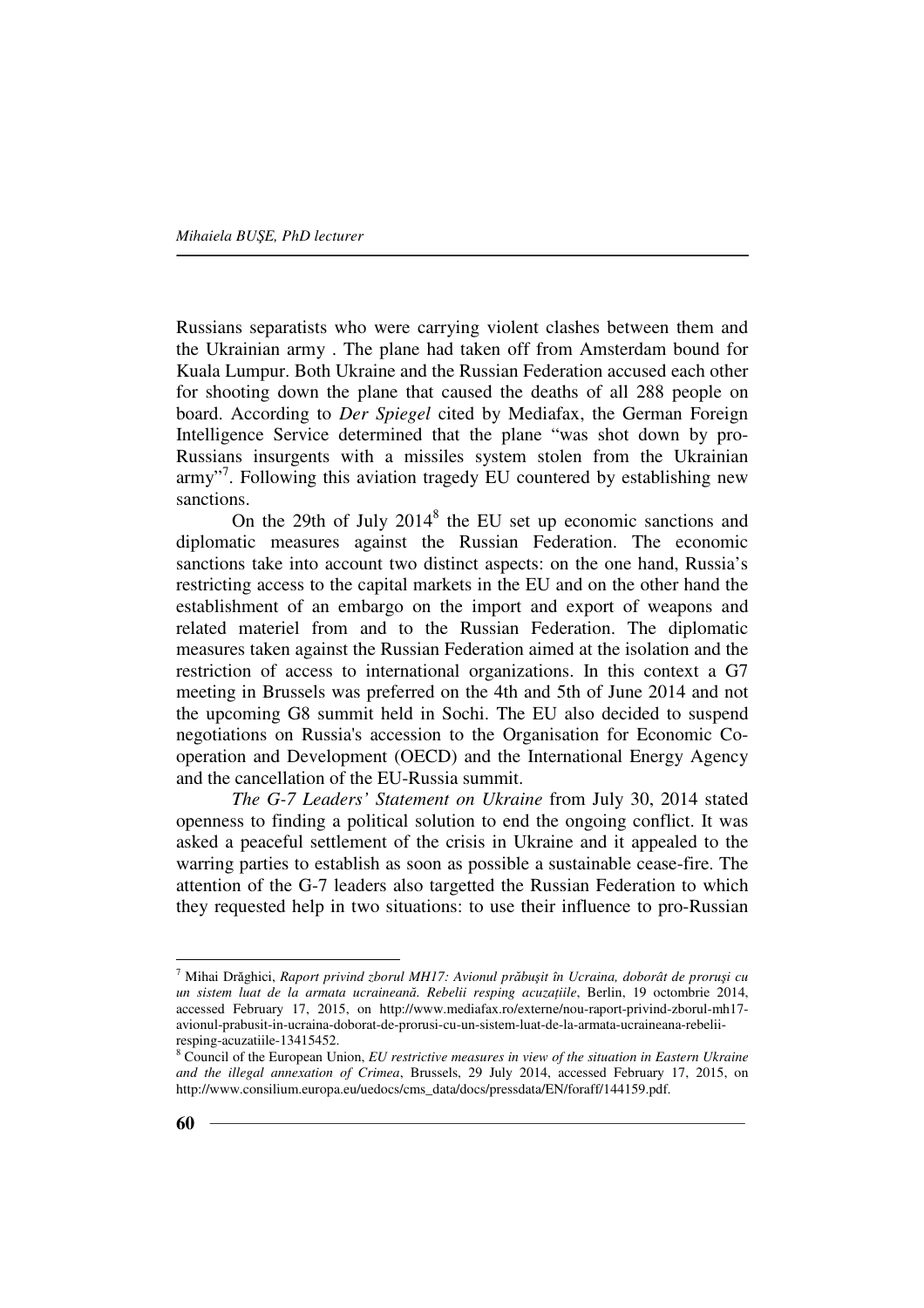separatists and ensure an efficient border control by the OSCE observers's help.

On August 11, the European Commission President, José Manuel Durão Barroso had a phone conversation on the situation in Ukraine both with President Poroshenko and President Vladimir Putin. The conversation with President Poroshenko focused on humanitarian aid needed by Ukraine. President Barroso came to meet the demand of the Ukrainian President informing him that he would urgently adopt a decision on additional humanitarian assistance regarding the suplementary humanitarian assistence within the international intervention plan initiated by the United Nations.

Indeed, the second day after the phone conversation between President Barroso and President Poroshenko, the European Commission offered a further humanitarian aid of 2.5 million€ to Ukraine to assist people affected by conflict in the east. The allocation of these funds was intended "to register and relocate internally displaced people (IDPs), provide shelter, food, water, healthcare, psycho-social assistance and protection in preparation for the coming winter"<sup>9</sup>. This prompt financial aid from the EU to the Ukrainian civilian population was possible because of the values shared by the member states and especially because of the EU stat as the principal donor of humanitarian aid worldwide. It was not the only financial aid provided to Ukraine from the EU.

On the telephone conversation with the Russian President, the European Commission President "expressed concern at the gathering of Russian troops near the Ukrainian border, as well as the continuing flow of arms, equipment and militants from Russian territory<sup> $10$ </sup> which are elements designed to aggravate the situation in eastern Ukraine, not to help stabilize it. In this context, President Barroso "warned against any unilateral military actions in Ukraine, under any pretext, including humanitarian"<sup>11</sup>. Also, President Barroso asked Putin for help, using his influence to facilitate

<sup>9</sup> European Commission, *EU increases humanitarian assistance for Ukrainian conflict-affected population,* Brussels, 12 August 2014, accessed February 17, 2015, on http://europa.eu/rapid/pressrelease\_IP-14-924\_en.htm.

<sup>10</sup> Commission Européenne, *Ukraine: entretiens téléphoniques du président Barroso avec le président Porochenko et le président Poutine*, Bruxelles, le 11 août 2014, accessed February 18, 2015, on http://europa.eu/rapid/press-release\_IP-14-921\_fr.htm.

 $11$  Ibidem.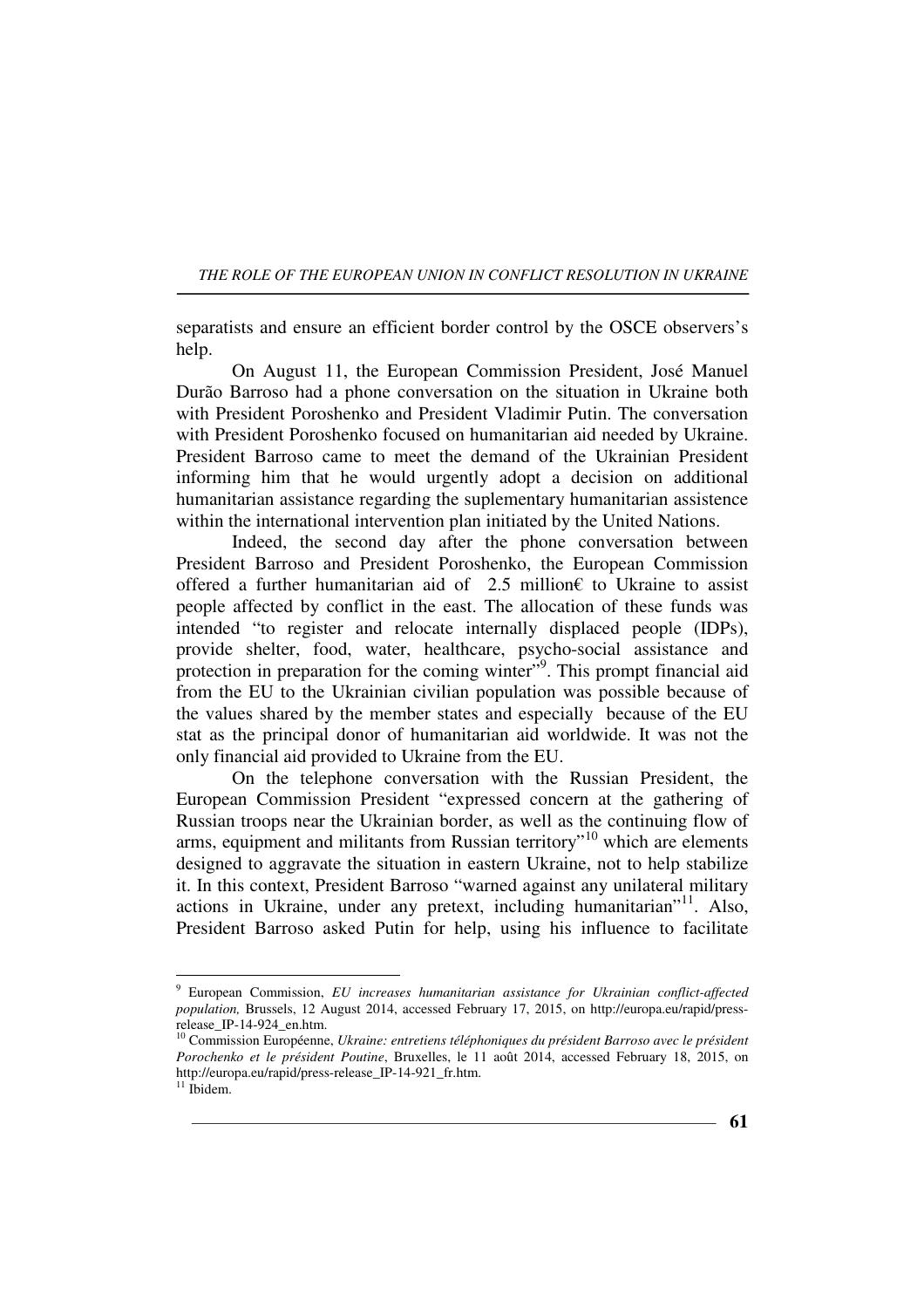smooth and safe departure of civilians from areas controlled by pro-Russian separatists.

On August 14, President Barroso spoke again on the phone with President Vladimir Putin about the situation in Ukraine. They discussed about ways that could contribute to de-escalate the conflict and the organization of consultations between the presidents of Russia, Ukraine and the European Commission on issues related to the implementation of the Association Agreement. In order to discuss in detail these important issues it was agreed to use diplomatic channels.

On the 26th of August 2014 at the meeting in Minsk, the EU was represented by Catherine Ashton, the EU High Representative, Karel De Gucht, Commissioner for Trade and Gunter Oettinger, Commissioner for Energy. President Lukashenko, President Putin, President Poroshenko, President Nazerbayev and EU representatives took part in these discussions and they focused on economic issues and issues related to peace and security in eastern Ukraine.

President Barroso was in a continuous telephone contact with President Poroshenko and President Putin discussing about the crisis in Ukraine, about the need to prevent the escalation of conflict and reiterating the necessity of solving the crisis through a political solution. In his view, the visit of President Poroshenko of August 30, 2014 in Brussels "is an important symbol of the European Union's continuing support for Ukraine and our commitment to achieving a political, negotiated solution to the conflict which respects Ukraine's sovereignty, independence and unity"<sup>12</sup>. So, the Ukrainian President's visit was the proof that there were some EU efforts made to peacefully settle down the crisis in this country.

As the crisis worsens in Ukraine, the EU sets harsher and harsher restrictions. Thus, at the request of the European Council, the European Commission and the EEAS presented on September 3, "a set of enhanced measures related to access to capital markets, defence, dual use goods, and sensitive technologies. Additionally, a new list of individuals, including the new leadership in Donbass, the government of Crimea as well as Russian

<sup>12</sup> European Commission, Brussels, *Statement by President Barroso following his meeting with President Poroshenko of Ukraine*, 30 August 2014, accessed February 18, 2015, on http://europa.eu/rapid/press-release\_STATEMENT-14-265\_fr.htm.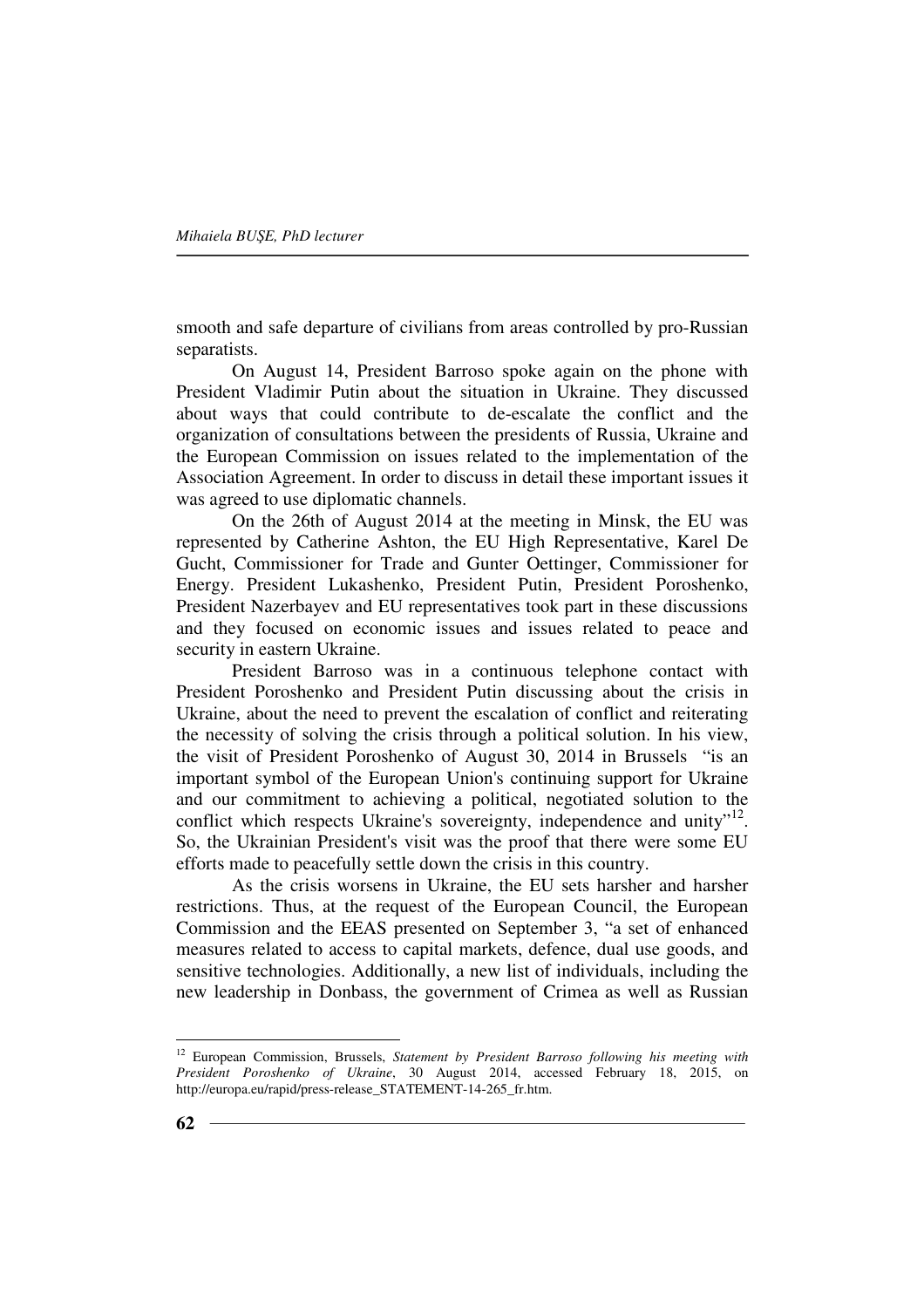decision-makers and oligarchs was presented"<sup>13</sup>. The President of the European Council, Herman Van Rompuy, and the President of the European Commission, José Manuel Barroso, considers that this new package of restrictive measures against Russia are regarded as an effective tool that "will increase the effectiveness of the measures already in place. It will also reinforce the principle that EU sanctions are directed at promoting a change of course in Russia's actions in Ukraine"<sup>14</sup>. In the vision of EU officials, if the restrictive measures are more severe the more effective will be, and the ultimate goal is to change the attitude of the Russian Federation in Ukraine so that the moderation of Russia's actions to slow down the worsening of the crisis.

The EU has acted from the very onset of the crisis in Ukraine by supporting it by sending repeatedly the High Representative of the time, Catherine Ashton, in Kiev. The purpose of these visits was the support offered to Ukraine to overcome the difficult time it was going through. Catherine Ashton held talks on the one hand with President Yanukovych and opposition leaders, on the other hand with the civil society representatives. Through her work, Catherine Ashton supported the presidential conduct of democratic elections and the formation of a new government in the same democratic spirit. The purpose of HR Catherine Ashton's diplomatic efforts was to facilitate dialogue between the parties. They also held meetings of EU foreign ministers and meetings of Heads of State and Government chaired by HR Catherine Ashton on whose agenda was the priority development of the crisis in Ukraine. Among the top officials of the EU, José Manuel Durão Barroso and HR Catherine Ashton reiterated the EU's desire that the crisis should be resolved peacefully through a political solution.

In addition to the mediation activities carried out, a notable achievement in the support of Ukraine proces during the mandate of HR

<sup>&</sup>lt;sup>13</sup> European Council, *Joint letter to the EU Heads of State or Government by the President of the European Council, Herman Van Rompuy, and the President of the European Commission, José Manuel Barroso, on restrictive measures against Russia*, Brussels, 5 September 2014, accessed February 20, 2015, on

http://www.consilium.europa.eu/uedocs/cms\_data/docs/pressdata/en/ec/144670.pdf. <sup>14</sup> Ibidem.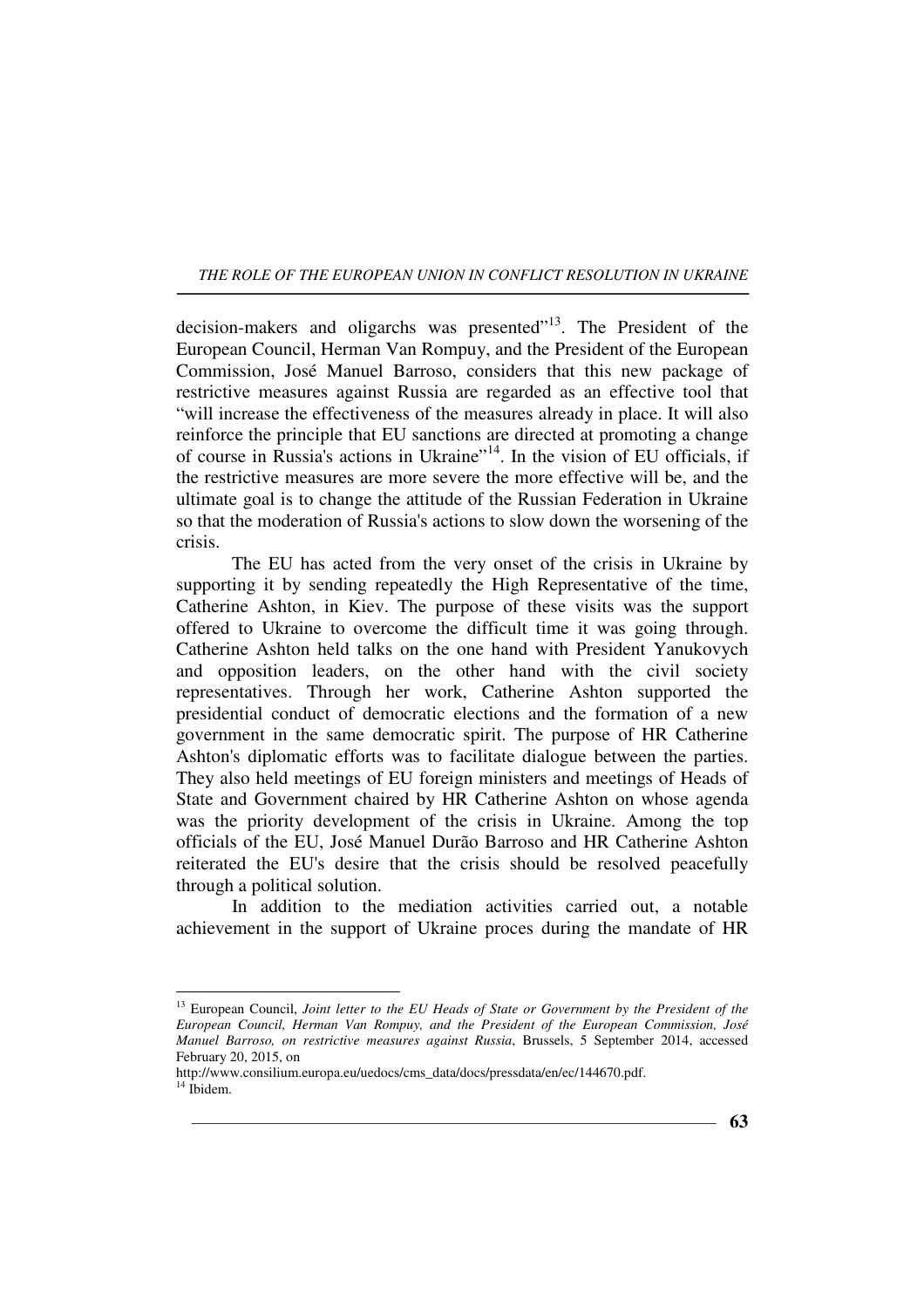Catherine Ashton is the Association Agreement between the EU and Ukraine signed in June 27, 2014.

In November 2014, once concluded the mandate of HR Baroness Catherine Ashton, Federica Mogherini was appointed. She continued the diplomatic activities started by the former head of European diplomacy. In this respect, Federica Mogherini traveled to Kiev on the 16th and 17th of December where she attended meetings with the President of Ukraine Petro Poroshenko, the Prime Minister Arseniy Yatseniuk and the Ukrainian government, representatives of the opposition and civil society. After these meetings, the new EU HR declared that "The EU stays firmly and strongly at the side of Ukrainian People (…) to support the process initiated in Minsk to implement all the points that are in the Minsk agreement"<sup>15</sup>. With this statement the EU's position is reafirmed to support Ukraine and to promote a peaceful solution to solve a violent conflict.

With the intensification of violence in eastern Ukraine, EU HR was concerned about the continue development of the crisis: "The fighting provoked by the continued separatist offensive, notably around Debaltseve, is causing great human suffering and undermines all efforts aimed at a political solution"<sup>16</sup>. According to Federica Mogherini the only solution for peace in Ukraine is to respect the cease-fire agreement, and this is one of the EU priorities; another priority is to provide financial support to OSCE: "The Minsk agreements must be fully implemented, this is our common priority. The EU is already providing substantial practical and financial support to the OSCE mission. We are now working to increase our support to OSCE so that it can fully play its role on the ground"<sup>17</sup>. Despite the worsening situation in Ukraine in March 6, 2015, Federica Mogherini maintained her position relating to a peaceful, political settlement of the crisis and not a military solution.

<sup>15</sup> European Union External Action*, EU High Representative visits Ukraine*, 17/12/2014, accessed February 21, 2015, on http://eeas.europa.eu/top\_stories/2014/171214\_hrvp\_visits\_ukraine\_en.htm.

<sup>16</sup> European Union External Action*, Statement by High Representative/Vice-President Federica Mogherini on the latest development in Eastern Ukraine*, Brussels, 04/02/2015, accessed February 24, 2015, on http://eeas.europa.eu/statements-eeas/2015/150204\_01\_en.htm.

<sup>17</sup> European Union External Action*,* Press Realease, *Call between the HR/VP Federica Mogherini and UN Secretary General Ban Ki-moon on the situation in Ukraine*, 24.02.2015, accessed February 24, 2015, on http://eeas.europa.eu/statements-eeas/2015/150224\_02\_en.htm.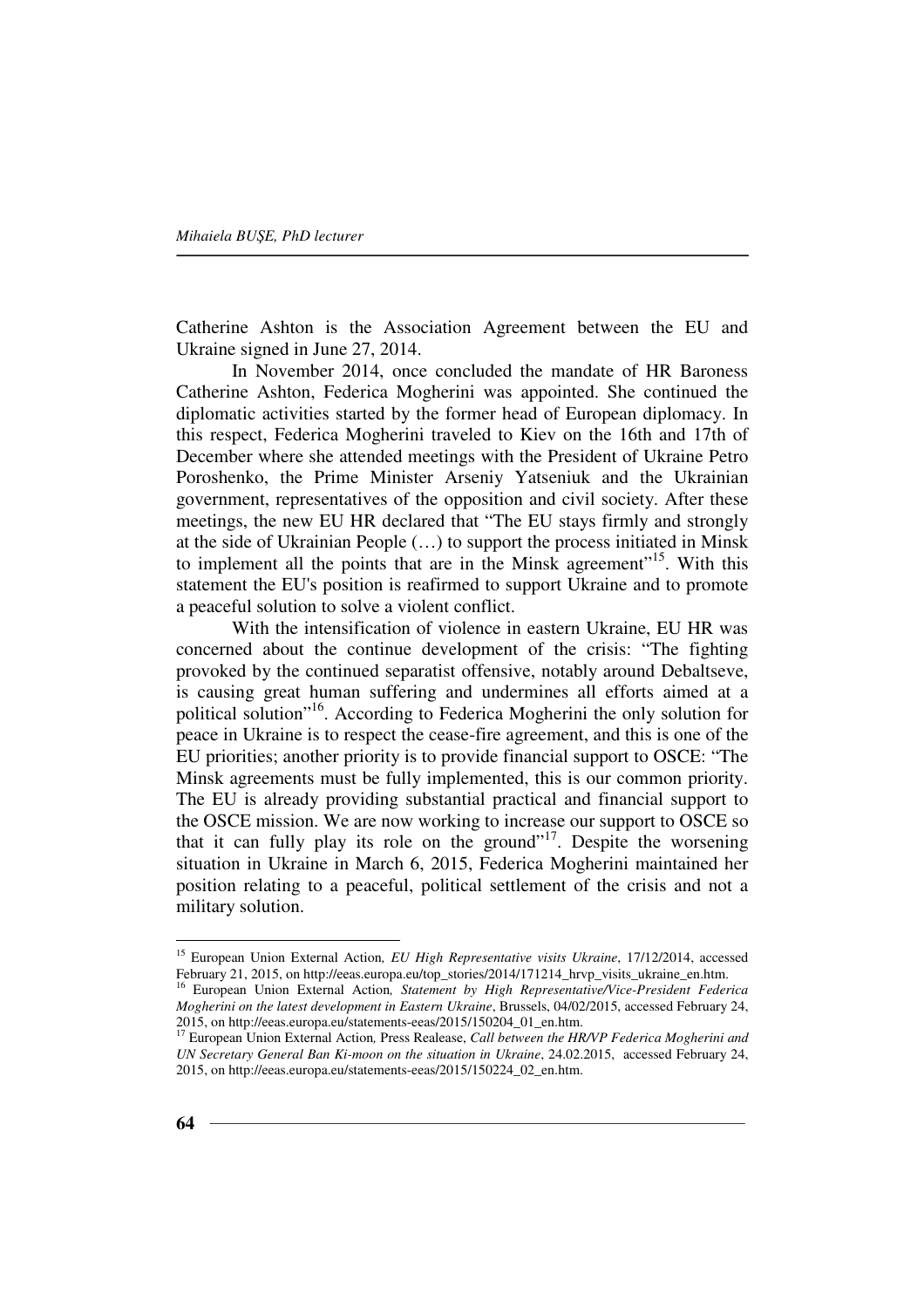### **Conclusions**

 $\overline{a}$ 

The first measures the European Union has adopted in order to determine a more cooperative attitude from the Russian Federation to prevent escalation of the conflict were restrictive measures and gradually economic and diplomatic sanctions.

The restrictive measures imposed by the European Union to those who contributed to impaired integrity and sovereignty of Ukraine are of gradual evolution. Thus, initially there were implemented restrictive measures for a limited number of people associated with actions against the territorial integrity of Ukraine who were banned from entering the EU and whose assets were frozen. Gradually restrictive measures were extended to the Russian companies. To increase the effectiveness of restrictive measures already applied economic sanctions were applied, too, and then diplomatic measures against the Russian Federation. The restrictive measures became more stringent, restricting, for instance, Russia'access to capital markets in the EU. The restrictions focused on defense area, sensitive or energy technologies. Also, the Council of the European Union imposed sanctions targeting Crimea and Sevastopol. Thus, in a first stage, prohibiting goods imports in these areas and then, in a second one, introducing significant additional sanctions on investments, services and trade in the Crimea and Sevastopol, EU has given a clear signal that it does not recognize their annexation by Russia.

On the 28th of November 2014, 132 people were under EU sanctions due to the involvement in activities detrimental to the territorial integrity of Ukraine and 28 entities whose assets were frozen by the  $EU^{18}$ , their number increasing as the situation in Ukraine continued to worsen.

The mediation and dialogue were, are and will be the main tools used in the European diplomacy. With the establishment of the position of High Representative of the Union for Foreign Affairs and Security Policy and the European External Action Service EU diplomacy becomes more coherent and effective.

One month after taking office of High Representative, Catherine Ashton made known its work objectives and EU aspiration to raise the

<sup>18</sup> Conseil de l'Union Européenne, *L'UE renforce les sanctions à l'encontre des séparatistes opérant dans l'est de l'Ukraine*, Bruxelles, le 28 novembre 2014, accessed February 21, 2015, on http://www.consilium.europa.eu/uedocs/cms\_data/docs/pressdata/FR/foraff/145968.pdf.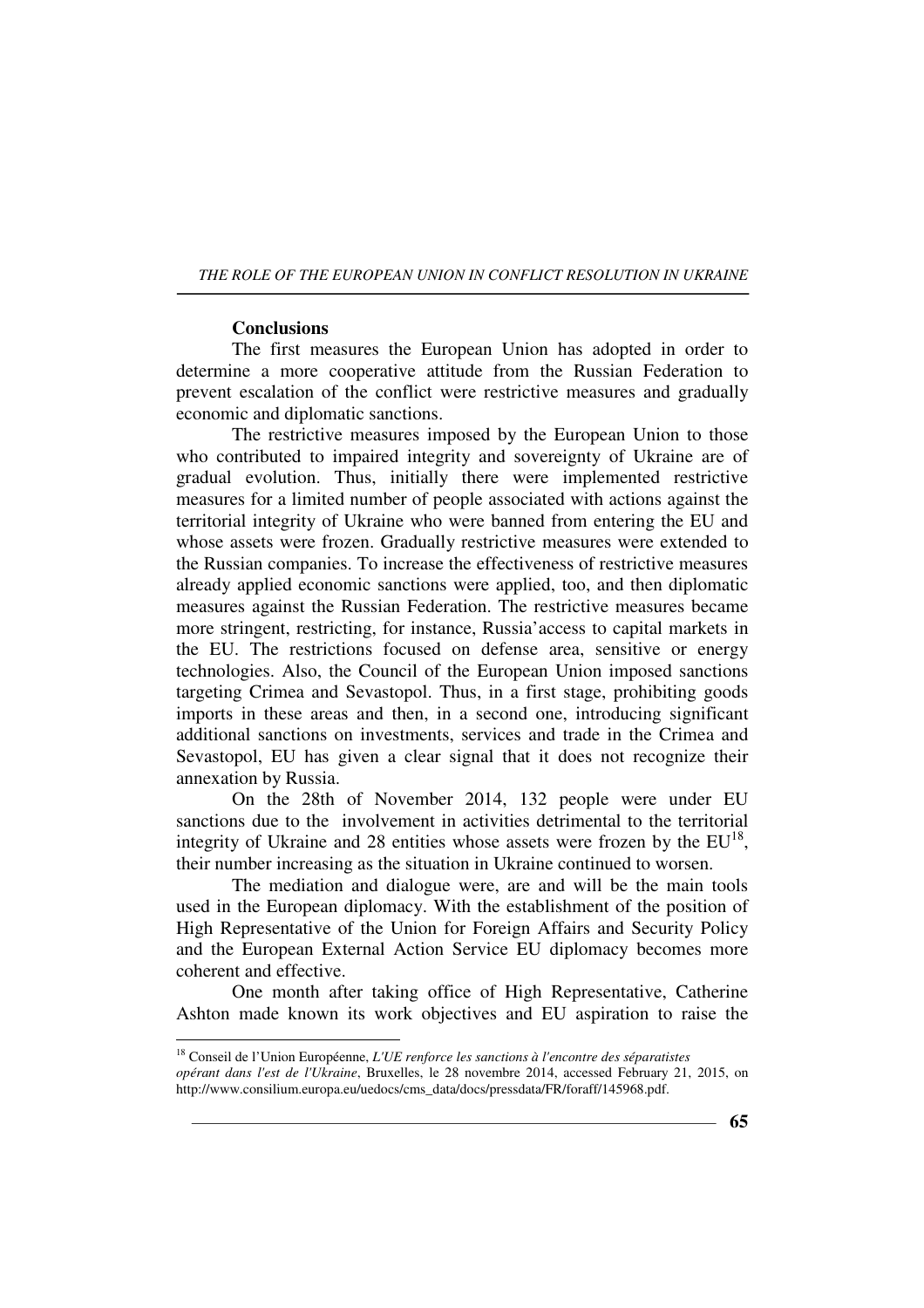importance of its political action by discreet diplomacy and concerted action. The Head of European diplomacy believes that: "It is important for the EU to pursue an active role in areas affected by crises and conflicts. It is the responsibility of a "global player", but also it is an integral part of a security policy for Europe<sup>"19</sup>. The UE efforts to resolve the crisis in Ukraine go this way.

Catherine Ashton's diplomatic activity and her predecessor's, Federica Mogherini, to solve the crisis in Ukraine has resulted in efforts to support the implementation of a political solution through mediation and facilitation of a peaceful dialogue between the parties.

Catherine Ashton believes that the EU efforts to help maintain international peace and security is based on three pillars; "the direct involvement in the international negotiations on behalf of the international community; the ability to implement a comprehensive approach and the use of a range of tools to solve a crisis, and the close collaboration with the international and regional partners that only collective efforts can produce results"<sup>20</sup>.

Regarding the crisis in Ukraine, by diplomatic efforts, the European Union has significantly contributed to the efficiency of the international diplomacy in solving the crisis in this country. Unfortunately, despite the reactions of the international community to condemn the armed aggression perpetrated in Ukraine, the sanctions imposed to Russia, the intense international diplomatic efforts, the crisis has continuously evolved and its solution will be a long process whose end, at least in the near future can not be determined and will require intense diplomatic efforts from the international community.

<sup>19</sup> Catherine Ashton, *Diplomazia discreta e azione concertata* in *"La Stampa",* 22/12/2009, accessed February 16, 2015, on http://www.lastampa.it/2009/12/22/cultura/opinioni/editoriali/diplomaziadiscreta-e-azione-concertata-VLSeTEfzj0jWDxC7xqb6eK/pagina.html.

<sup>20</sup> Nations Unies, *Le Conseil de sécurité salue « l'importante contribution » de l'Union européenne au maintien de la paix et de la sécurité internationales*, 14 février 2014, accessed February 22, 2015, on http://www.un.org/press/fr/2014/CS11279.doc.htm.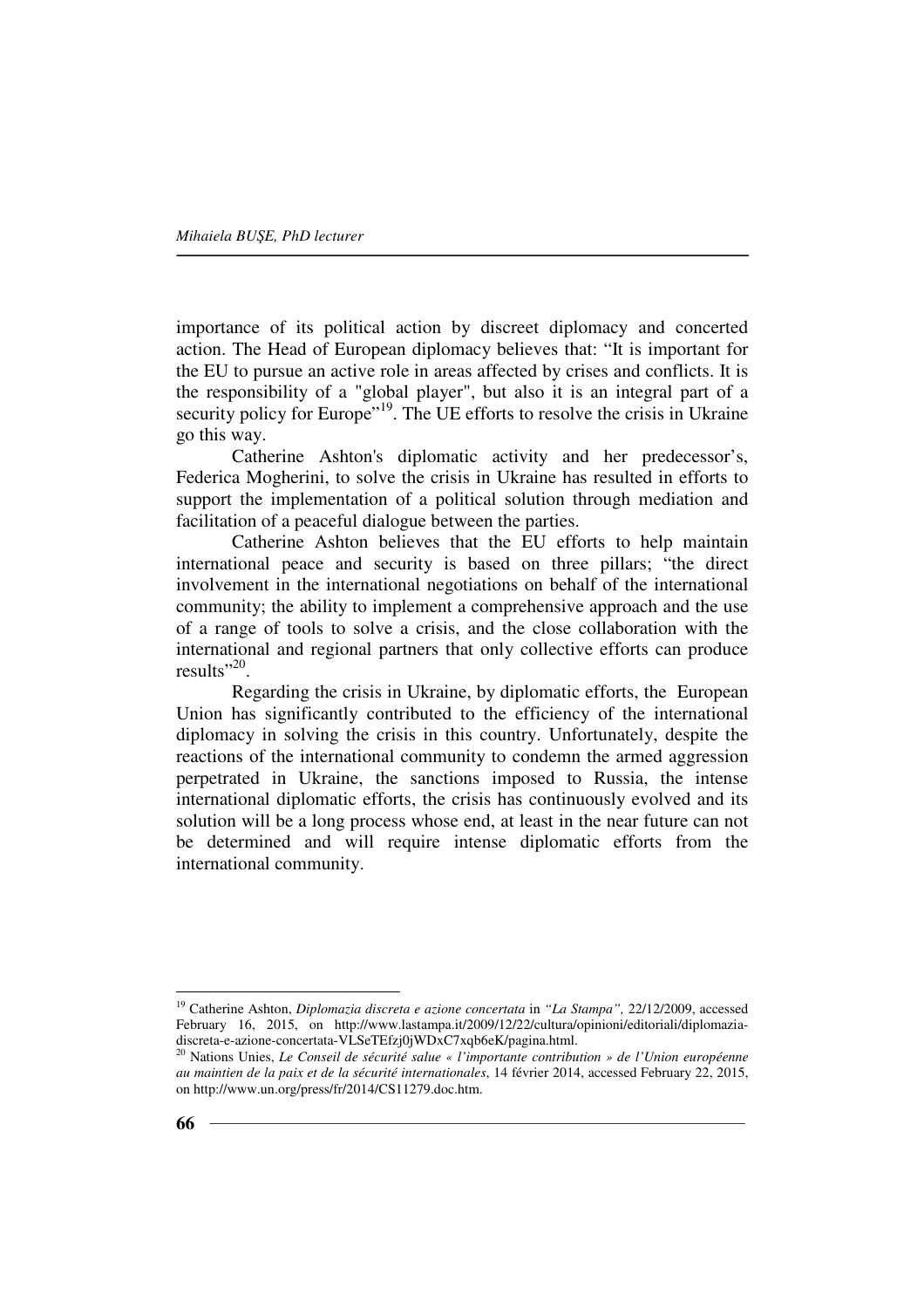

\*\*\**Charter of the United Nations*;

- \*\*\*Conseil de l'Union Européenne, *Concept relatif au renforcement des capacités de l'UE dans le domaine de la médiation et du dialogue*, Bruxelles, 3 novembre 2009;
- \*\*\* Conseil de l'Union Européenne, *Crimée et Sébastopol: nouvelles sanctions approuvées*, Bruxelles, le 18 décembre 2014;
- \*\*\*Council of the European Union, *EU adopts restrictive measures against actions threatening Ukraine's territorial integrity*, Brussels, 17 March 2014;
- \*\*\*Council of the European Union, *EU strengthens sanctions against actions undermining Ukraine's territorial integrity*, 21 March 2014;
- \*\*\* Council of the European Union, *EU prohibits imports of goods from Crimea and Sevastopol*, 23 June 2014, Luxembourg;
- \*\*\*Council of the European Union, *EU restrictive measures in view of the situation in Eastern Ukraine and the illegal annexation of Crimea*, Brussels, 29 July 2014;
- \*\*\* Conseil de l'Union Européenne, *L'UE renforce les sanctions à l'encontre des separatists opérant dans l'est de l'Ukraine*, Bruxelles, le 28 novembre 2014;
- \*\*\*Conseil de l'Union Européenne, *Mesures restrictives renforcées à l'encontre de la Russie*, Bruxelles, le 11 septembre 2014.
- http://www.consilium.europa.eu
- http://eeas.europa.eu
- http://europa.eu
- http://www.lastampa.it
- http://www.mediafax.ro
- http://www.un.org

**67**